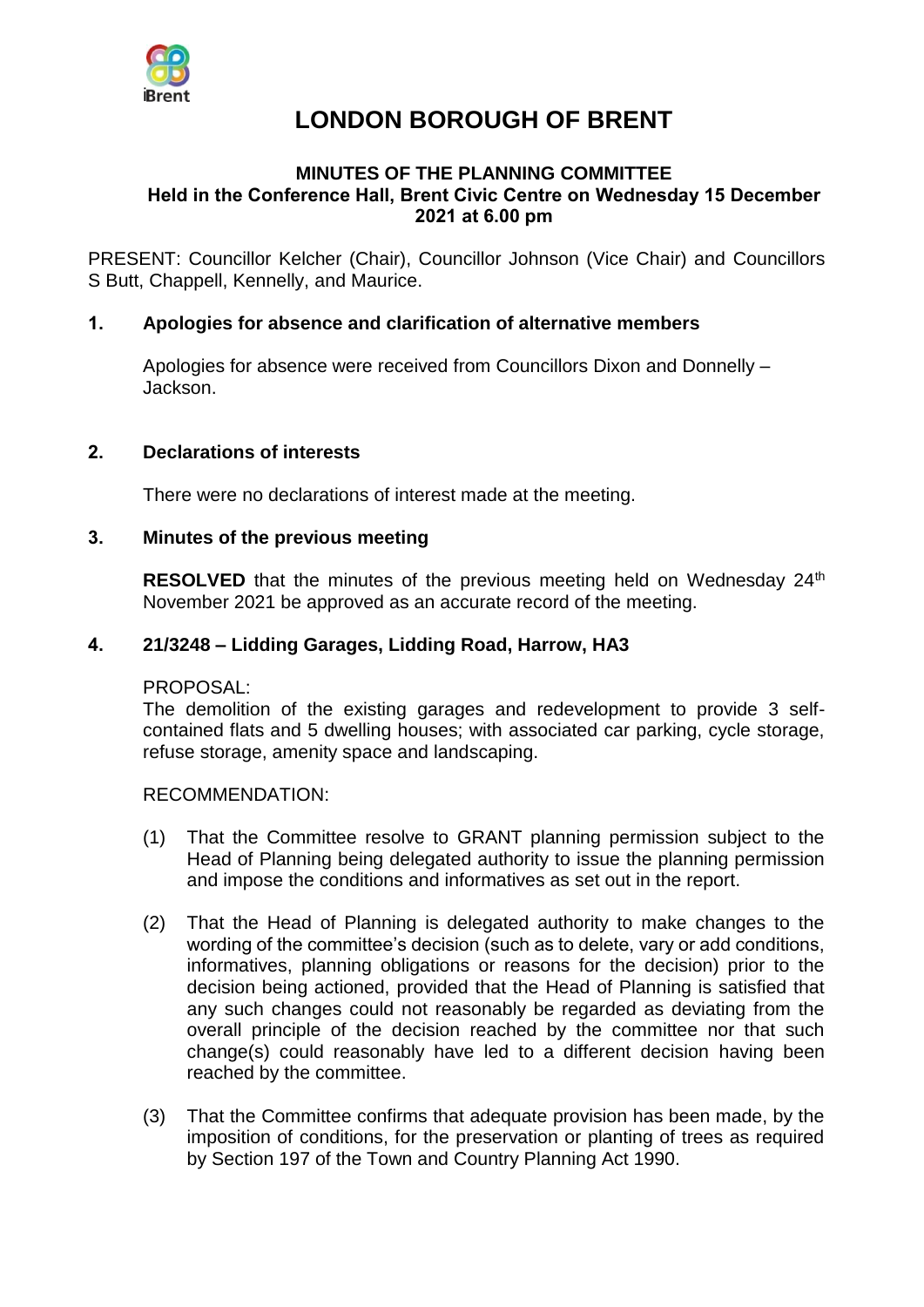24 November 2021

Liam McFadden, Planning Officer introduced the report and set out the key issues. In introducing the application members were advised that the scheme proposed the demolition of the existing garages and redevelopment to provide 3 self-contained flats and 5 dwelling houses; with associated car parking, cycle storage, refuse storage, amenity space and landscaping. This was on an application site comprising of a 0.32 hectare plot of land at the rear of 1 to 31 Lidding Road, and to the south of Lidding Road adjacent to the Wealdstone Brook, which included an alleyway and 27 detached garages accessed from Gooseacre Lane.

In reference to the supplementary report circulated in advance of the meeting, the Planning Officer drew members' attention to the updated bat survey, an amended landscaping design plan and proposed amendments to Condition 2, Condition 8, Condition 12 and Condition 10. In addition, the inclusion of a further condition had been recommended requiring the approval of a Construction and Ecological Management Plan. Subject to the amended and additional conditions members were advised that the recommendation remained to approve the application.

As no questions were raised by members, the Chair then invited John Poole (objector) to address the Committee (in person) in relation to the application who raised a number of concerns including:

- The area of land within which the development was proposed had been subject to ongoing issues regarding poorly maintained foul sewer pipes and surface water pipes. The proposed plans indicated the new development would connect directly to the same foul sewer and drainage pipe network.
- Both sets of pipes had reportedly been subject to investigation by Thames Water over the past few years, who had concluded that the foul sewers and surface water sewers were working at near full capacity in normal rain events leading to potential overflow in storm conditions as had already been experienced with the foul sewer pipe spilling raw sewage on two occasions in the past year.
- That the surface water pipes that ran from Kenton Road under the proposed development and into the Wealdstone Brook frequently get blocked, this had resulted in them repeatedly failing to discharge their contents into the Brook during storm events, which had resulted in surface flooding across the proposed site and local area.
- The Environment Agency had identified the area of the proposed development as Flood Zone 3, and had initially objected to the application. Whilst these objections had subsequently been withdrawn as a result of amendments made to the application which included raising the properties higher than ground level, providing space underneath for surface water to run off and escape during flood events, objectors do not feel confident that the proposed new homes would be safe.
- That the Title Deed for the proposed development site did not include the disused garages and as a result the planning maps submitted were felt to be incorrect.
- The proposed developments were on green field sites with only units 7 and 8 on an area where the current garages existed. Units 1- 6 of the proposed development would be in green field green infill sites which it was felt went against Brent Council's environmental and biodiversity policies.

In response to questions from members, John Poole made the following points: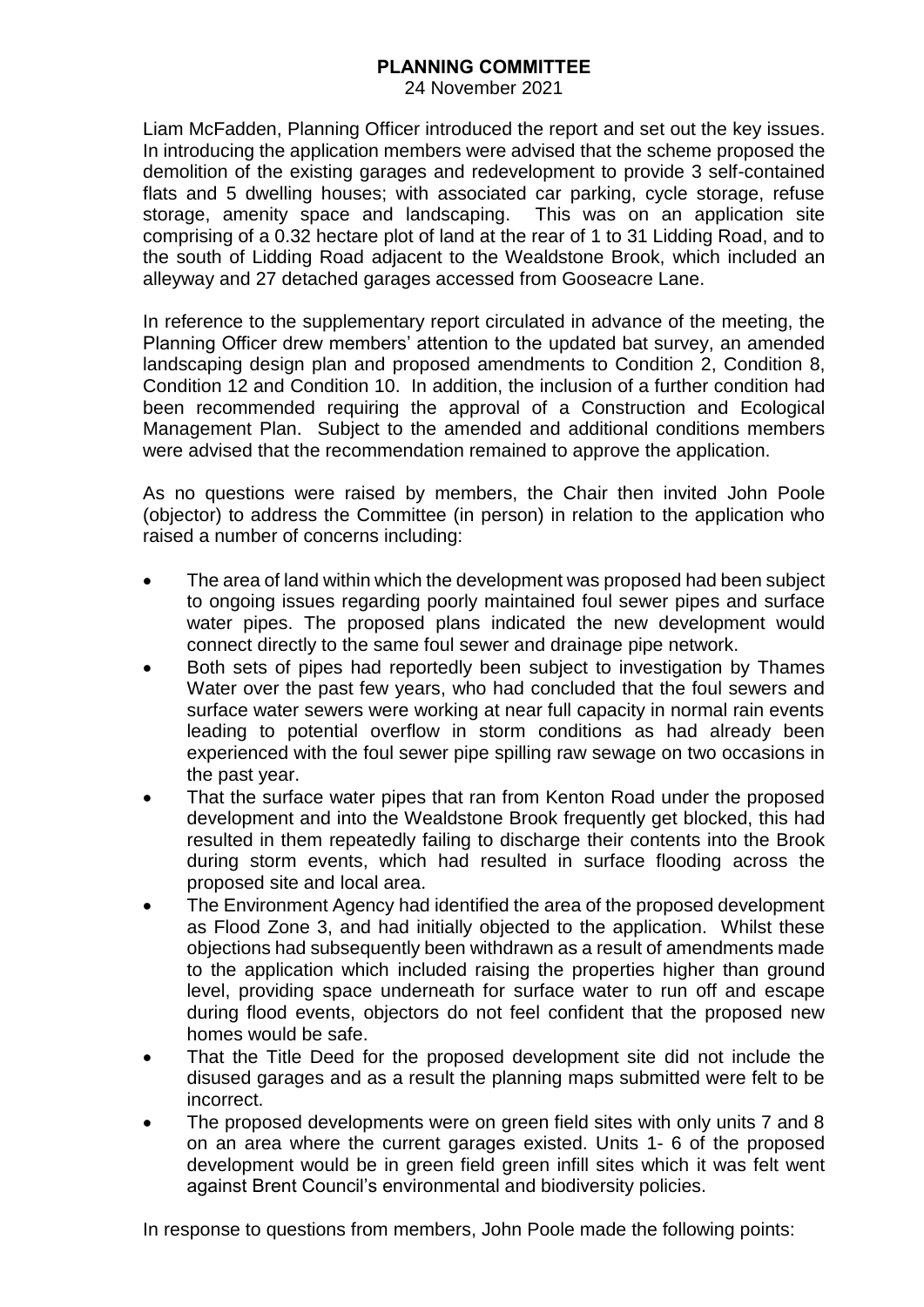24 November 2021

- Local properties had been frequently affected when there had been heavy rain conditions which had resulted in surface water not being able to run off properly from the site due to the volume and the lack of additional capacity in Wealdstone Brook, which it was felt would be made worse by an additional development on the site
- Local residents were regularly impacted by the smell emanating from the Brook when the water was high due to the level of pollution.
- In terms of mitigating actions, local objectors felt the only way the concerns highlighted could be addressed would be for Thames Water to replace and restructure both the damaged sewer pipes and surface water pipes before any new development on this site was considered.

Kerry Royston, the applicant's agent was then invited to address the Committee (online) and highlighted several matters including:

- The application formed part of Brent's New Council Homes Programme to redevelop under-utilised sites across the Borough to provide 1,000 much needed affordable homes by 2024, with the existing garages vacant and in a state of disrepair attracting anti-social behaviours and fly-tipping.
- There had been an extensive public consultation, including a 4 week online consultation in Spring 2021, which had included local ward Councillors.
- All of the proposed new homes would be provided at genuinely affordable London Affordable Rent, which significantly exceeded policy requirements.
- Brent Council would own the properties along with their nomination rights with five of the homes being larger 3-bedroom homes, equating to 62.5% familysized housing, reflecting the area of greatest need.
- The proposal had been designed to protect the privacy and amenity of neighbouring properties in terms of noise, daylight and sunlight and overlooking.
- All homes would exceed minimum internal space standards and benefit from dual aspect and private amenity space. The Council's Design Officer had supported the proposals and had considered them to represent an exemplar infill scheme.
- Ten car parking spaces were proposed for the development, this would be fully compliant with Brent's maximum parking standards, and the application was supported by the Council's Transportation Team.
- There were no objections from the Lead Local Flood Authority or the Environment Agency, with it considered that flood risks had been effectively mitigated and that there would be a betterment to surface water discharge.
- The proposed scheme would not be located in an area of high ecological importance with a buffer zone maintained between the new homes and the site of importance for nature conservation (SINC). The Landscape Strategy had also increased the number of trees with the proposed urban greening factor score fully compliant with policy requirements.

Members raised queries regarding the drainage strategy as part of the flood risk assessment and required further clarification around the concerns identified in relation to the foul sewer system and surface water pipes. In response to the questions from members Kerry Royston supported by the applicants other representative, architect, Marcus Nelson (also participating online), clarified the following points: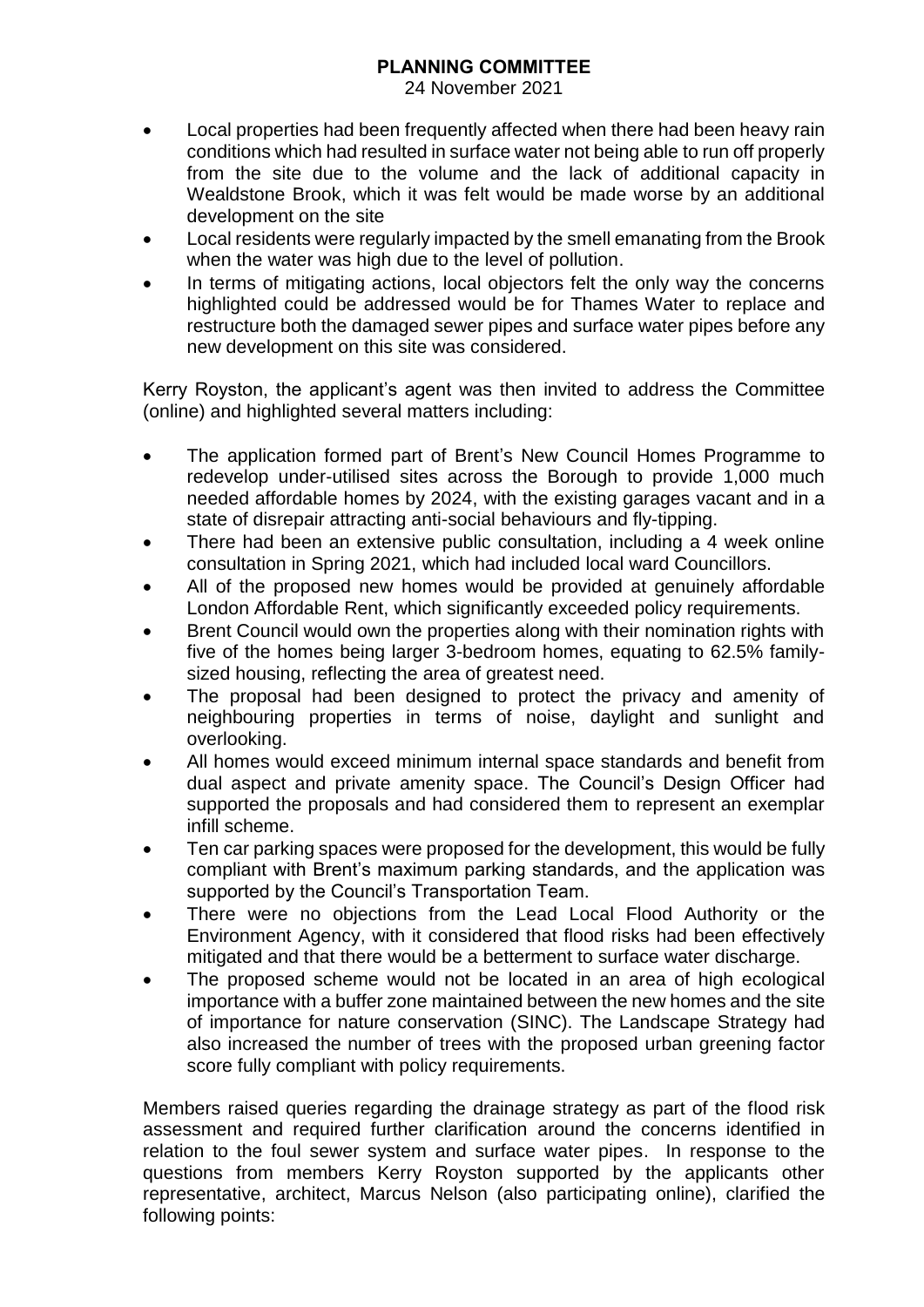24 November 2021

- Thames Water had confirmed with the applicant that there was sufficient capacity within the Brook and pipe network to cope with the proposed new development, both in terms of surface water and foul water with the developer having submitted a flood risk assessment and drainage strategy including a number of flood resistance and mitigation measures providing a significant betterment in terms of surface water discharge
- Whilst acknowledging the additional dwellings proposed would generate foul waste the design of the new homes would be more efficient in terms of its discharge with approval also required from Thames Water (who owned and maintained the sewer network) prior to connection. Thames Water had confirmed that sufficient capacity was available within the existing network with the opportunity to undertake any upgrade available prior to connection to the existing network being authorised, should this be felt necessary. No comments had, however, been received at this stage from Thames Water regarding any damage or upgrade works required to the existing pipe network.
- The drainage strategy confirmed that there would also be a betterment post development as a result of the improved landscaping.

Councillor Kansagra, in his capacity as the local ward councillor, was then invited to address the committee (online) in support of the objections raised and highlighted the following points:

- Whilst recognising the need for the provision of affordable housing, support was expressed for the concerns which had been highlighted in relation to the flooding and drainage issues affecting the site.
- The brownfield status of the application was also queried in relation to the overall footprint of the development with concerns also raised that the build and design of the proposed development was out of the character with the surrounding local area.
- As a result of the concerns highlighted the Committee was asked to consider deferring a decision on the application in order to enable further clarification and detail to be sought on the overall scale of the development and further assurance to be sought from Thames Water regarding the mitigating actions to address the flooding and drainage issues identified.

No further questions were raised by Committee members in relation to the representation made by Councillor Kansagra.

In the ensuing discussion, members acknowledged the benefits of the proposed development with particular emphasis on the welcome provision of affordable council run housing. However there were continued concerns regarding the flooding and drainage issues, construction traffic to the site, the width of the accesses to the site that would be used by construction vehicles and how confirmation can be sought that checks would be completed during construction in line with the flood risk plan to ensure the voids remain clear. Officers then clarified a number of key points including:

- Thames Water had confirmed that the network had sufficient capacity to cope with the new development, both in terms of surface water and foul water.
- The Council's Drainage Officer had reviewed the Flood Risk Assessment. Whilst it had been accepted that there had been issues with drainage and flooding on the site, the proposed scheme would result in a betterment in terms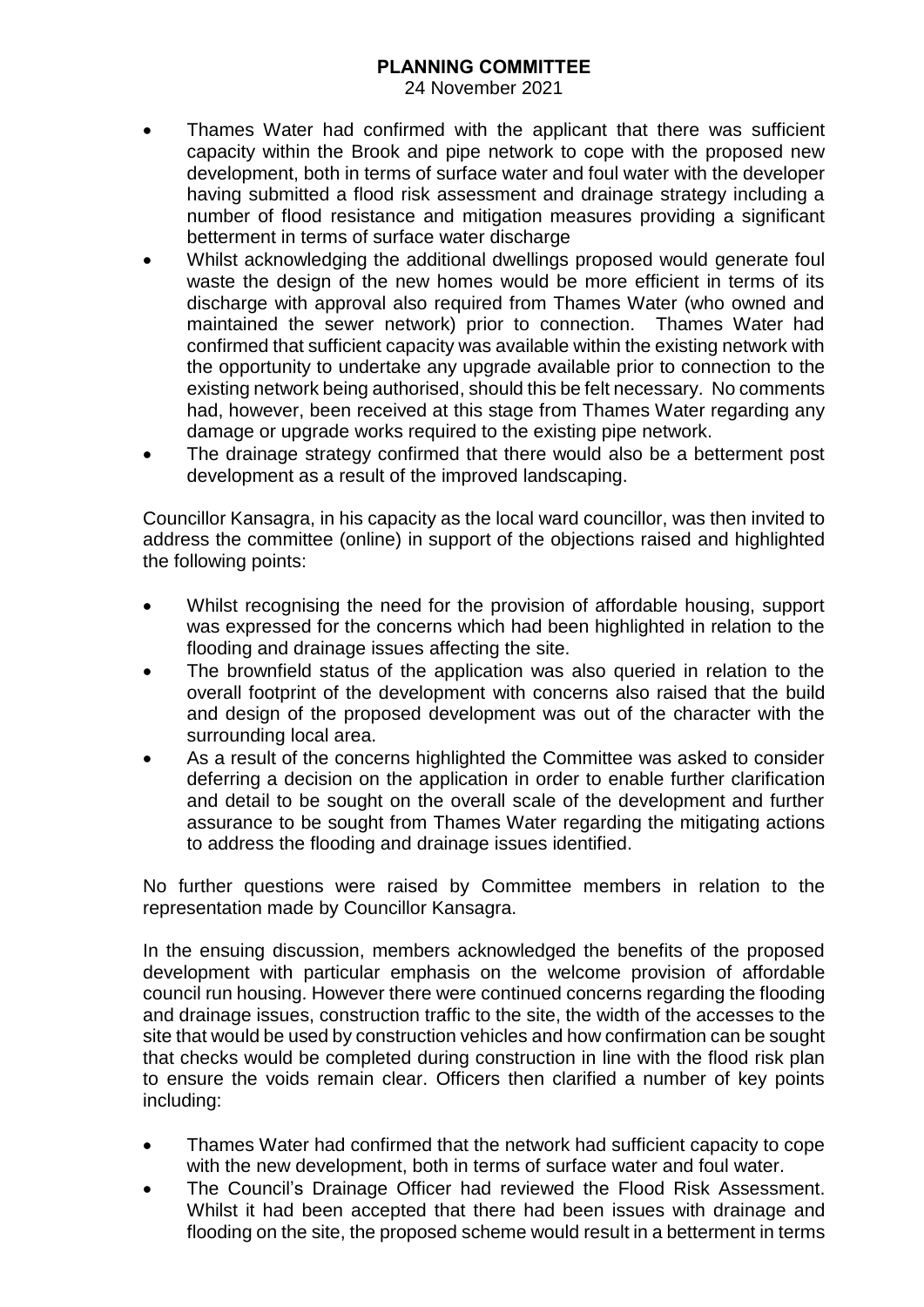24 November 2021

of drainage rates at the site and was felt had effectively mitigated against the impacts of flooding events on the future residential units. The application was therefore in line with Policy SI 12 of the London Plan and similarly DMP 9A, which stated proposed schemes should demonstrate that they would be resilient to all surfaces of flooding and should not increase the risk of flooding elsewhere

- Improvements would include permeable paving to help attenuate water and Surface Water Flood Routing resulting in the surface water flow path crossing the site from north to south, into Wealdstone Brook which would mitigate the flood risk to the proposed Plots 1-6 and would ensure that flood risk was not increased outside the site boundary.
- As detailed in Paragraph 79 of the report, there would also be a betterment to brownfield discharge rates, which would consequently improve the flood risk locally.
- It was considered that the development would result in overall improved surface water drainage when compared to existing circumstances and that this was acceptable in terms of flood risk and potential impact on the local sewerage system. No objections had subsequently been received from either the Lead Local Flood Authority or Environment Agency.
- Whilst noting the concerns which had been highlighted in relation to the repair and maintenance of the local drainage and sewage pipe network and current levels of pollution within Wealdstone Brook, the Committee was reminded that these issues fell outside the scope of the application. Any works required to the existing pipe and sewage infrastructure would be matters for Thames Water to address and fund. Whilst not within the Committee's remit to seek guarantees on any work required to the network by Thames Water, there would be a need to obtain consent prior to any connection from the application site to the drainage and sewage network involving further assurance from Thames Water regarding the impact of the proposed development on the associated infrastructure.
- The split between the brownfield and greenfield element of the development site.
- In response to a query around how the construction works would be monitored to ensure compliance with the Flood Risk Assessment directive that a void must be kept between ground level at the existing flood level for Plots 1-6, officers confirmed that this would be undertaken as part of the building control requirements and through conditions with the ability to also require a verification report to ensure the construction had complied with the necessary requirements.
- In response to concerns around the impact on residents with regard to access for construction traffic to the site, officers advised that the proposed access arrangements to and within the site were considered to be acceptable and would provide sufficient space for access by emergency vehicles and construction traffic. This would also be regulated via condition with the developers required to submit a Construction Logistics Plan which would include an assessment of the access arrangements to the site and any potential mitigations that may be required.

Having considered the application and comments made at the meeting members advised that there were still a number of issues on which it was felt further clarification was required prior to any final decision being made. It was therefore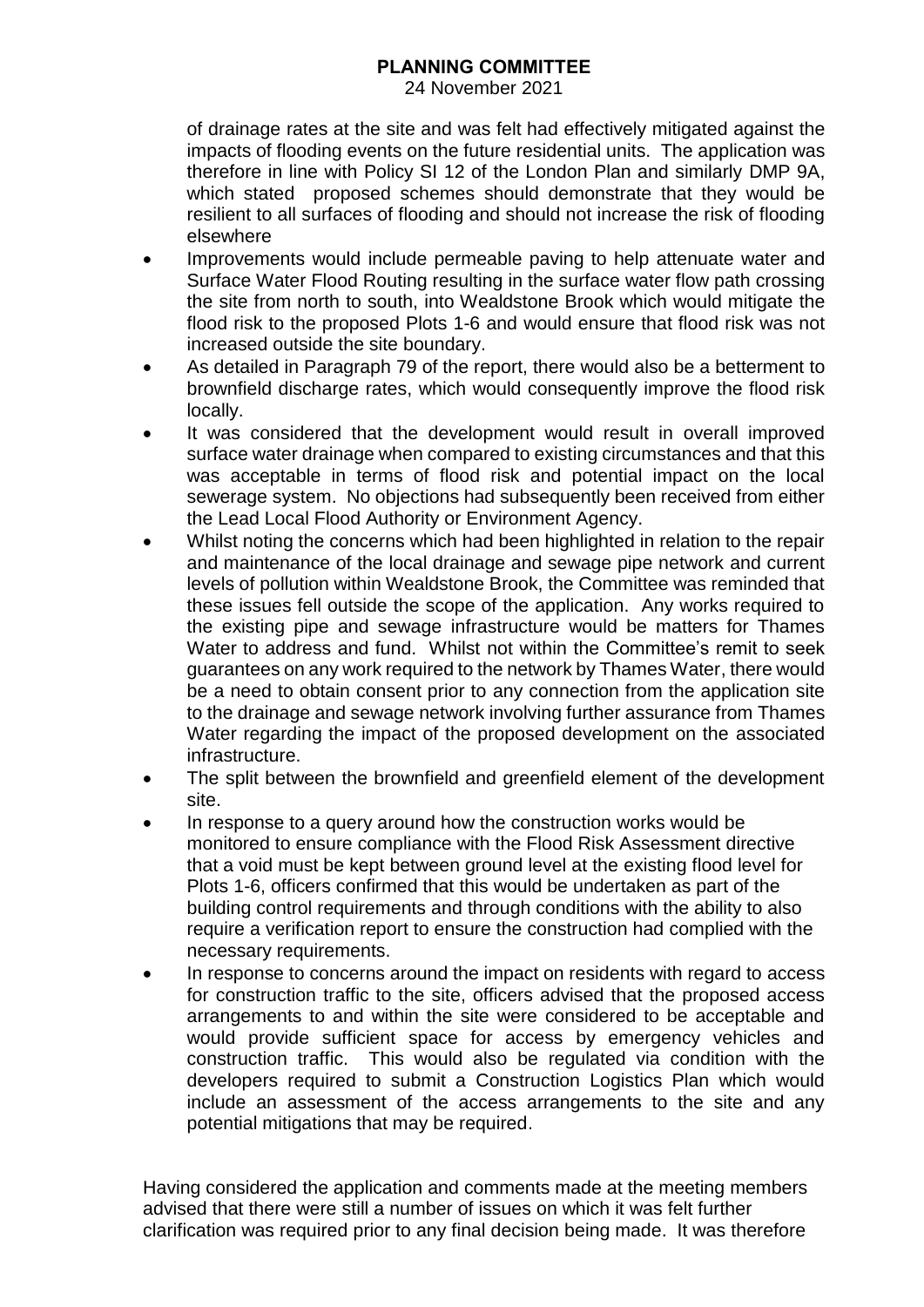24 November 2021

RESOLVED unanimously by the Committee, having been moved by Councillor Johnson and seconded by Councillor Maurice, to defer a final decision on the application in order to:

- (1) Seek further details from Thames Water in relation to the impact of the proposed development on drainage and the maintenance of the sewerage infrastructure and how these would be mitigated;
- (2) Seek further details on the location of the flooding incidents identified within the Flood Risk Assessment; and
- (3) Seek further details on the proposals to alleviate concerns regarding the access of construction traffic to the site via Gooseacre Lane as part of the Construction Method Statement and Logistics Plan to be secured via condition.

# **5. 21/2705 – Land Rear of 65 Teignmouth Road, London**

## PROPOSAL:

Retrospective application for demolition of garage and proposed construction of a single-storey residential unit (Use Class C3), provision of cycle and refuse storage, associated landscaping and renewed boundary fencing.

## RECOMMENDATION:

- (1) That the Committee resolve to GRANT planning permission and that the Head of Planning is delegated authority to issue the planning permission and impose the conditions and informatives as set out within the report.
- (2) That the Head of Planning is delegated authority to make changes to the wording of the committee's decision (such as to delete, vary or add conditions, informatives, planning obligations or reasons for the decision) prior to the decision being actioned, provided that the Head of Planning is satisfied that any such changes could not reasonably be regarded as deviating from the overall principle of the decision reached by the committee nor that such change(s) could reasonably have led to a different decision having been reached by the committee.

Damian Manhertz, Planning Team Leader South, introduced the report, set out the key issues and answered member's questions. In introducing the application members were advised that permission was being sought to rebuild the previous garage located on the site as a one-bedroom dwelling house, incorporating a new side extension adjacent to the boundary of 94 Dartmouth Road. There would be no change to existing access arrangements, with the site fronting onto Lydford Road. The proposal was identical in size, siting and scale to the previous consent to convert the garage into a house with extensions and alterations to the structure, with the exception of minor amendments to some details. The submission followed the demolition of the garage, which had occurred during the works to construct the dwelling which the applicants stated had not been intentional.

As there were no registered speakers on this application, members were invited to ask officers any clarifying questions. In response to member questions officers confirmed that:

 The Heritage Officer had been consulted and was satisfied that the plans for the proposed building would reflect the previous build in terms of both scale